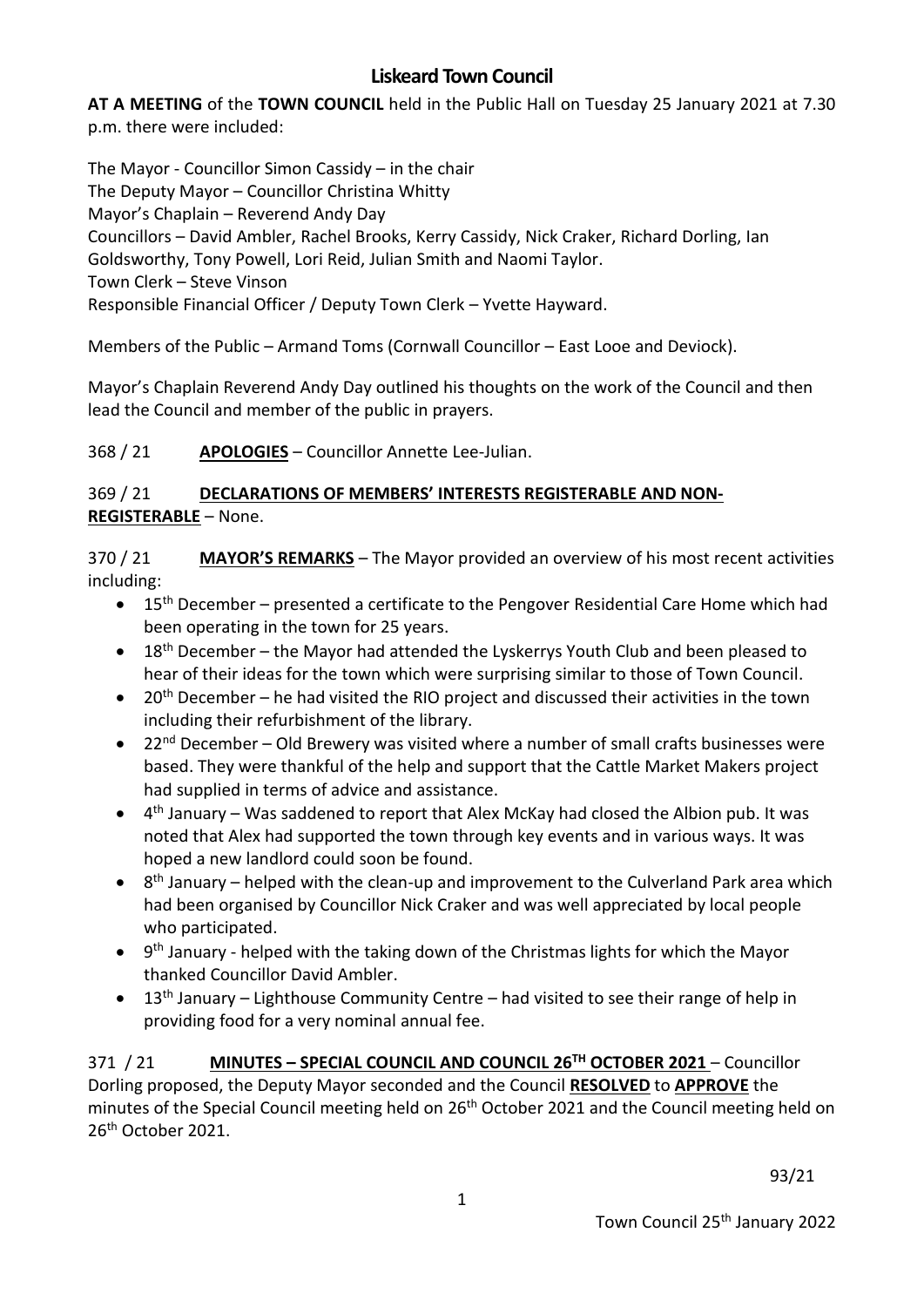#### 372 / 21 **PUBLIC PARTICIPATION** –

**Armand Toms (Cornwall Councillor – East Looe and Deviock)** – outlined significant housing issues in Looe. He also drew attention to the deprivation report in which Liskeard and Looe both featured as towns which required investment. He would send the report to the Town Clerk.

373 / 21 **CATTLE MARKET MAKERS BOARD** – Councillor Brooks (Chair - Cattle Market Makers Board) updated the Councillors that in house team, staff at Cornwall Development Company and Ward Williams Associates were working on the documents that would be published on the Government's Contract Finder website.

374 / 21 **GRANT APPLICATION – LISKEARD FOODBANK** - Following careful consideration, the Town Council recognized the value of the advice and support service being set up by the Foodbank. Councillor Powell proposed, the Mayor seconded and the Council **RESOLVED** to **APPROVE** a grant of £1,050.

#### 375 / 21 **COMMITTEE MEETINGS – TO APPROVE THE MINUTES:-**

- a. Councillor Taylor proposed, Councillor Reid seconded and the Council **RESOLVED** to note the minutes and ratify the decisions of the Planning Committee held on 8<sup>th</sup> November 2021.
- b. Councillor Craker proposed, the Deputy Mayor Councillor Whitty seconded and the Council **RESOLVED** to note the minutes of the Communications & Engagement Committee held on 9<sup>th</sup> November 2021.
- c. Councillor Smith proposed, Councillor Reid seconded and the Council **RESOLVED** to note the minutes of the Facilities Committee held on 16<sup>th</sup> November 2021.
- d. Councillor Taylor proposed, Councillor Dorling seconded and the Council **RESOLVED** to note the minutes and ratify the decisions of the Planning Committee held on the 29<sup>th</sup> November 2021.
- e. The Mayor proposed, Councillor Brooks seconded and the Council **RESOLVED** to note the minutes of the Finance, Economic Development & General Purposes Committee held on the 30th November 2021.
- f. Councillor Taylor proposed, Councillor Reid seconded and the Council **RESOLVED** to the note the minutes and ratify the decisions of the Planning Committee held on 10<sup>th</sup> January 2022.
- g. 18th January 2022 Facilities Committee the draft minutes had not yet been completed owing to the need present the financial element into the Budget and Precept setting meeting. Councillor Smith did speak on the issue of Devolution which the Facilities Committee felt should form the basis of a report to a later meeting of Council.

376 / 21 **RFO'S REPORT – INTERNAL AUDIT** – Councillor Craker proposed, Councillor Goldsworthy seconded and the Council **RESOLVED** to receive and accept the report of the Internal Auditor.

377 / 21 **BUDGET AND PRECEPT SETTING 2022/2033** – Councillor Smith proposed, Councillor Kerry Cassidy seconded and the Council **RESOLVED** to a). set a budget of £581,561 for the 2022/2023 financial year and to b). set a precept of £472,485 for the financial year 2022/2023.

94/21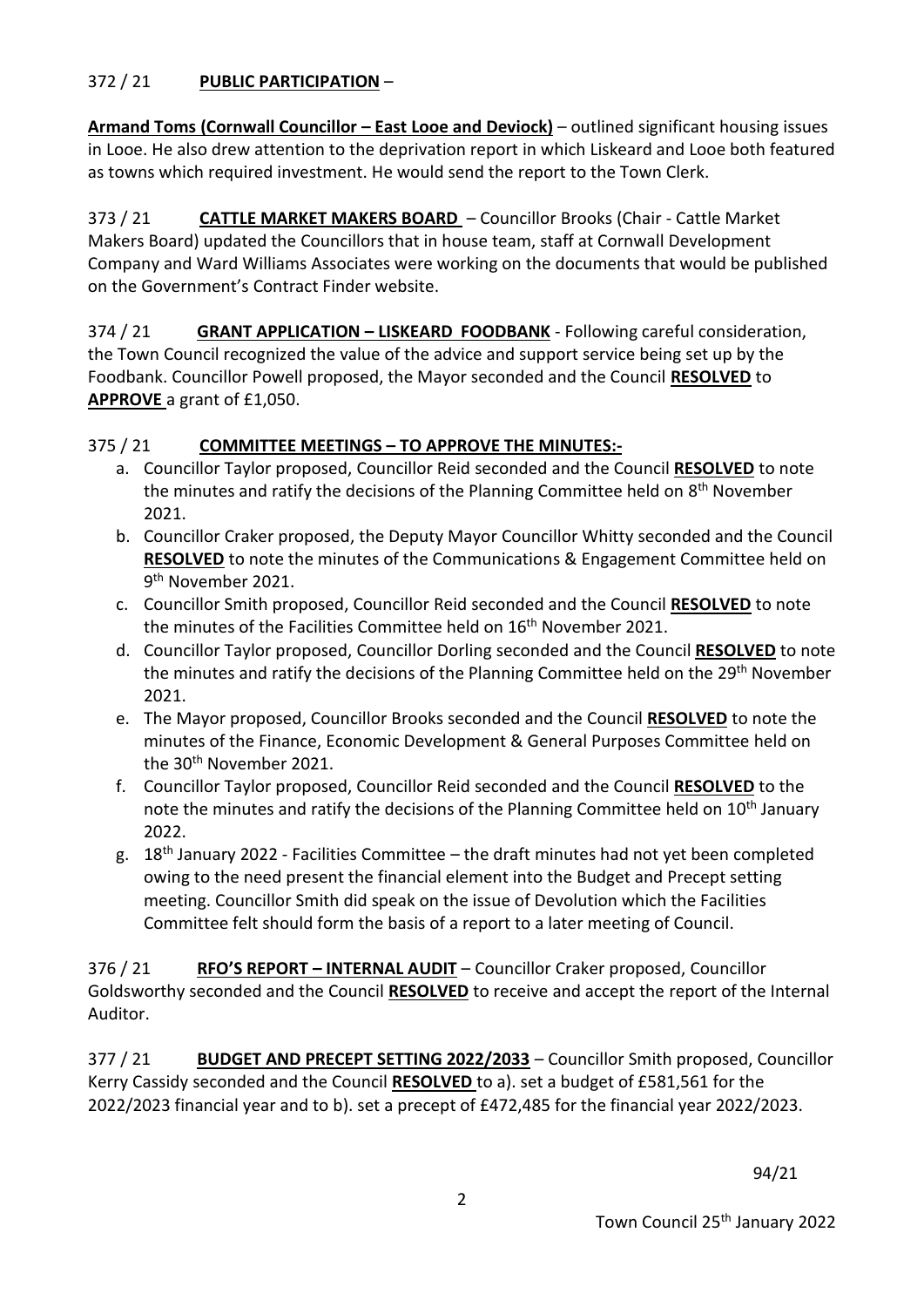378 / 21 **SCHEDULE OF PAYMENTS** – Councillor Dorling proposed, Councillor Taylor seconded and the Council **RESOLVED** to accept the Schedule of Payments for approval.

379 / 21 **YOUTH COUNCIL – PROGRESS REPORT ON SET UP** – Councillor Taylor added further to the report that the next meeting the Youth Council was on 16<sup>th</sup> February 2022. The meeting would be promoted including via social media.

380 / 21 **TOWN CLERK'S UPDATE – (26TH OCTOBER 2021 – MINUTE 258/21 CLIMATE AND ECOLOGICAL EMERGENCY BILL (CEE).** – Sheryll Murray MP had responded in very timely manner to the letter and had also supplied a link to the Hansards' guide to Parliamentary business to enable our councillor who had requested it to follow the progress of the bill.

# 381 / 21 **CORNWALL COUNCILLOR UPDATES** –

# **Cornwall Councillor Craker – Gave Updates on the following**:

# • Integrated Services Hub

The draft design of a new Cornwall Council Integrated Services Hub was being prepared with a view to a planning application being made in the late spring. If approved a new building would not be opened until 2024. It was noted that an update report to the Town Council might be useful. This would only in respect of the Cornwall Council Integrated Services Hub and not the other possible uses of the site.

# Laity House

It had been decided to keep this Cornwall Council property which houses the Adult Education provision.

# • Active Travel

Work was still progressing and there had been the suggestion of a possible inclusion of a bus depot on the former cattle market site.

# • Liskeard / Looe Highways and Transport Budget

Cornwall Council has agreed to the next 3 years funding for the Highways and Transport budget which goes via the Liskeard / Looe Community Network Panel.

382 / 21 **CORNWALL COUNCIL PLANNING DECISIONS** – Councillor Reid proposed, Councillor Cassidy seconded that the Planning Addendums a and b both be noted.

# 383 / 21 **CORRESPONDENCE** – None.

The Mayor proposed, Councillor Goldsworthy seconded and the Council **RESOLVED** to move into **PARTII.**

# **384 / 21 PART II - PUBLIC BODIES (ADMISSION TO MEETINGS) ACT 1960**

**Pursuant to Section 1(2) of the Public Bodies (admission to meetings) Act 1960 and having regard to the confidential nature of the business to be discussed, the Press and Public be excluded from the meeting for the following items of Business:**

95/21